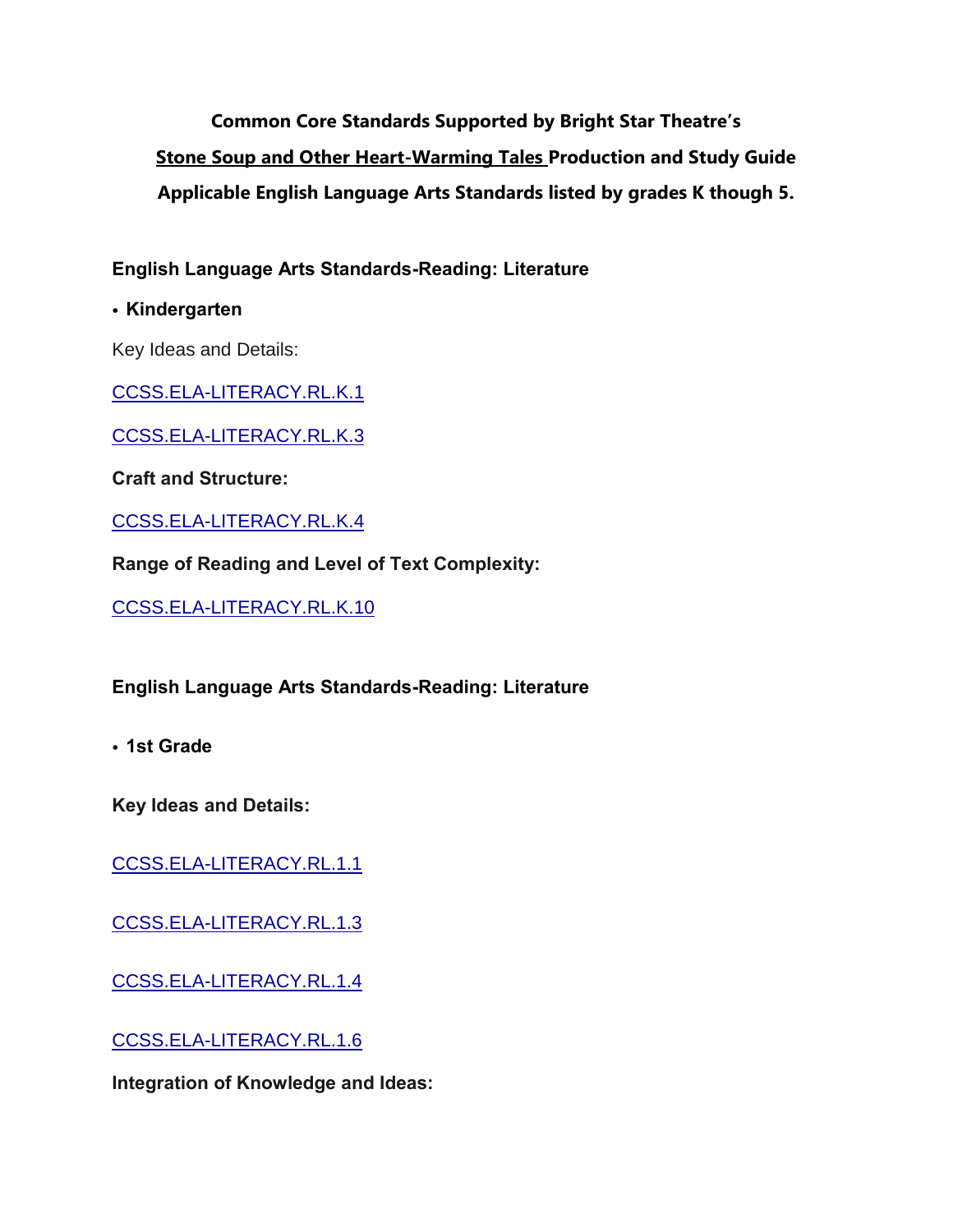[CCSS.ELA-LITERACY.RL.1.9](http://www.corestandards.org/ELA-Literacy/RL/1/9/)

**English Language Arts Standards-Reading: Literature**

**• Grade 2**

**Key Ideas and Details:**

[CCSS.ELA-LITERACY.RL.2.1](http://www.corestandards.org/ELA-Literacy/RL/2/1/)

[CCSS.ELA-LITERACY.RL.2.3](http://www.corestandards.org/ELA-Literacy/RL/2/3/)

**Craft and Structure:**

[CCSS.ELA-LITERACY.RL.2.5](http://www.corestandards.org/ELA-Literacy/RL/2/5/)

**English Language Arts Standards-Reading: Literature**

**• Grade 3**

**Key Ideas and Details:**

[CCSS.ELA-LITERACY.RL.3.1](http://www.corestandards.org/ELA-Literacy/RL/3/1/)

[CCSS.ELA-LITERACY.RL.3.3](http://www.corestandards.org/ELA-Literacy/RL/3/3/)

**Craft and Structure:**

[CCSS.ELA-LITERACY.RL.3.4](http://www.corestandards.org/ELA-Literacy/RL/3/4/)

[CCSS.ELA-LITERACY.RL.3.6](http://www.corestandards.org/ELA-Literacy/RL/3/6/)

**Integration of Knowledge and Ideas:**

[CCSS.ELA-LITERACY.RL.3.7](http://www.corestandards.org/ELA-Literacy/RL/3/7/)

**English Language Arts Standards-Reading: Literature**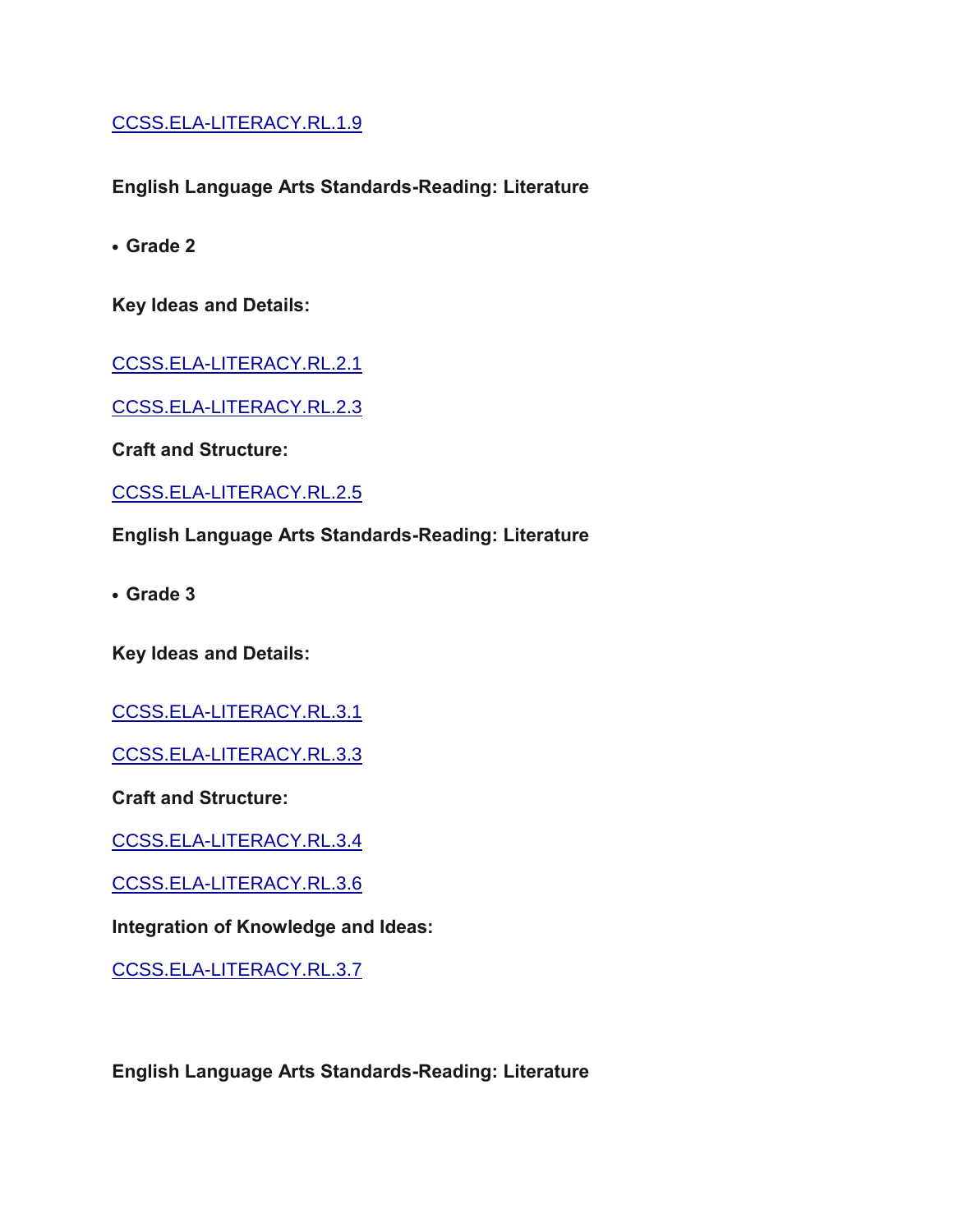**Key Ideas and Details:**

[CCSS.ELA-LITERACY.RL.4.1](http://www.corestandards.org/ELA-Literacy/RL/4/1/)

[CCSS.ELA-LITERACY.RL.4.2](http://www.corestandards.org/ELA-Literacy/RL/4/2/)

[CCSS.ELA-LITERACY.RL.4.3](http://www.corestandards.org/ELA-Literacy/RL/4/3/)

**Craft and Structure:**

[CCSS.ELA-LITERACY.RL.4.4](http://www.corestandards.org/ELA-Literacy/RL/4/4/)

[CCSS.ELA-LITERACY.RL.4.5](http://www.corestandards.org/ELA-Literacy/RL/4/5/)

[CCSS.ELA-LITERACY.RL.4.6](http://www.corestandards.org/ELA-Literacy/RL/4/6/)

**Integration of Knowledge and Ideas:**

[CCSS.ELA-LITERACY.RL.4.7](http://www.corestandards.org/ELA-Literacy/RL/4/7/)

**Range of Reading and Level of Text Complexity:**

[CCSS.ELA-LITERACY.RL.4.10](http://www.corestandards.org/ELA-Literacy/RL/4/10/)

**English Language Arts Standards-Reading: Literature**

**• Grade 5**

**Key Ideas and Details:**

[CCSS.ELA-LITERACY.RL.5.1](http://www.corestandards.org/ELA-Literacy/RL/5/1/)

[CCSS.ELA-LITERACY.RL.5.2](http://www.corestandards.org/ELA-Literacy/RL/5/2/)

[CCSS.ELA-LITERACY.RL.5.3](http://www.corestandards.org/ELA-Literacy/RL/5/3/)

**Craft and Structure:**

[CCSS.ELA-LITERACY.RL.5.4](http://www.corestandards.org/ELA-Literacy/RL/5/4/)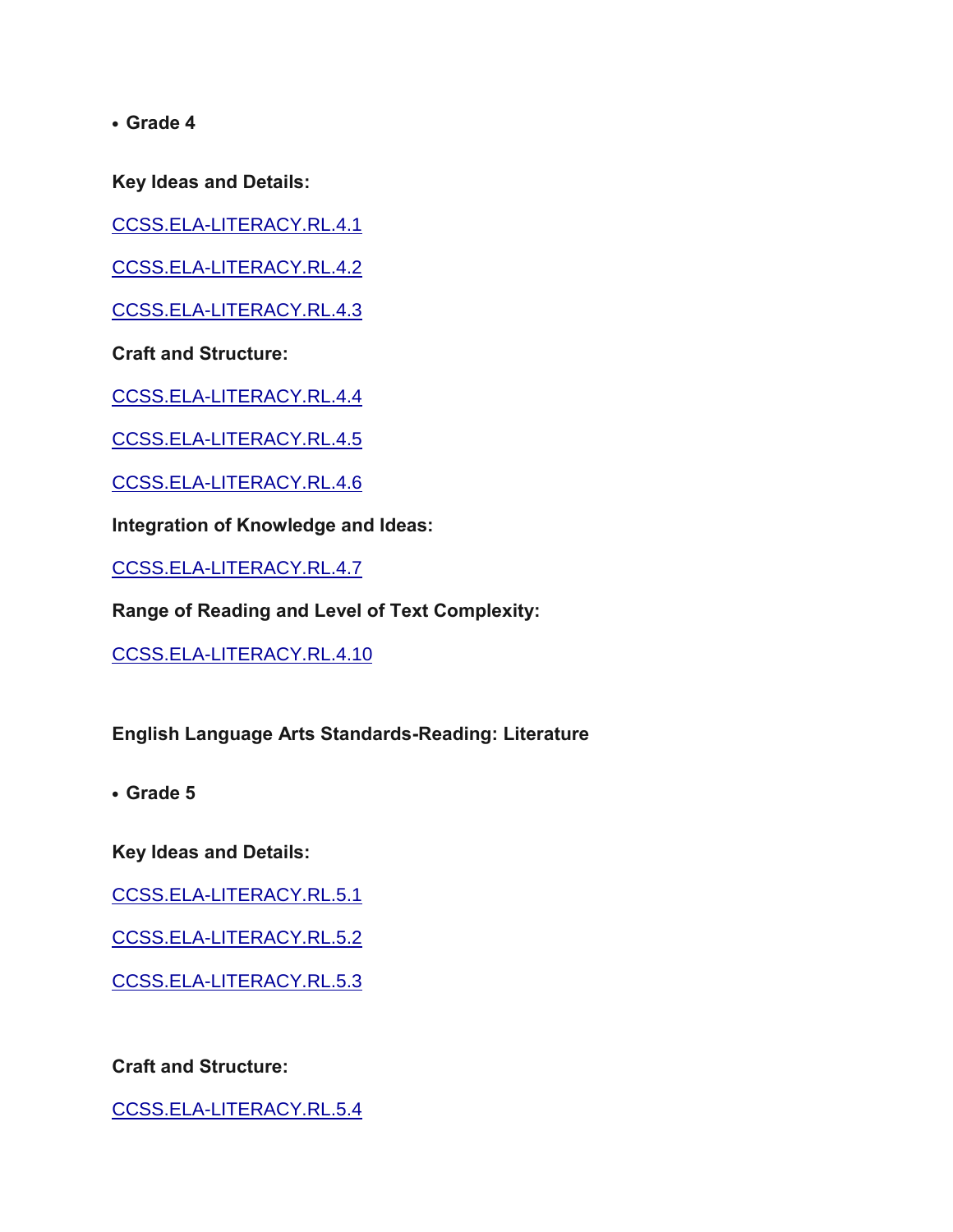## [CCSS.ELA-LITERACY.RL.5.5](http://www.corestandards.org/ELA-Literacy/RL/5/5/)

[CCSS.ELA-LITERACY.RL.5.6](http://www.corestandards.org/ELA-Literacy/RL/5/6/)

**Integration of Knowledge and Ideas:**

[CCSS.ELA-LITERACY.RL.5.7](http://www.corestandards.org/ELA-Literacy/RL/5/7/)

**Range of Reading and Level of Text Complexity:**

[CCSS.ELA-LITERACY.RL.5.10](http://www.corestandards.org/ELA-Literacy/RL/5/10/)

**English Language Arts Standards-Reading: Informational Text**

**• Kindergarten**

**Key Ideas and Details:**

[CCSS.ELA-LITERACY.RI.K.1](http://www.corestandards.org/ELA-Literacy/RI/K/1/)

[CCSS.ELA-LITERACY.RI.K.2](http://www.corestandards.org/ELA-Literacy/RI/K/2/)

[CCSS.ELA-LITERACY.RI.K.3](http://www.corestandards.org/ELA-Literacy/RI/K/3/)

**Craft and Structure:**

[CCSS.ELA-LITERACY.RI.K.4](http://www.corestandards.org/ELA-Literacy/RI/K/4/)

**Integration of Knowledge and Ideas:**

[CCSS.ELA-LITERACY.RI.K.8](http://www.corestandards.org/ELA-Literacy/RI/K/8/)

**English Language Arts Standards-Reading: Informational Text**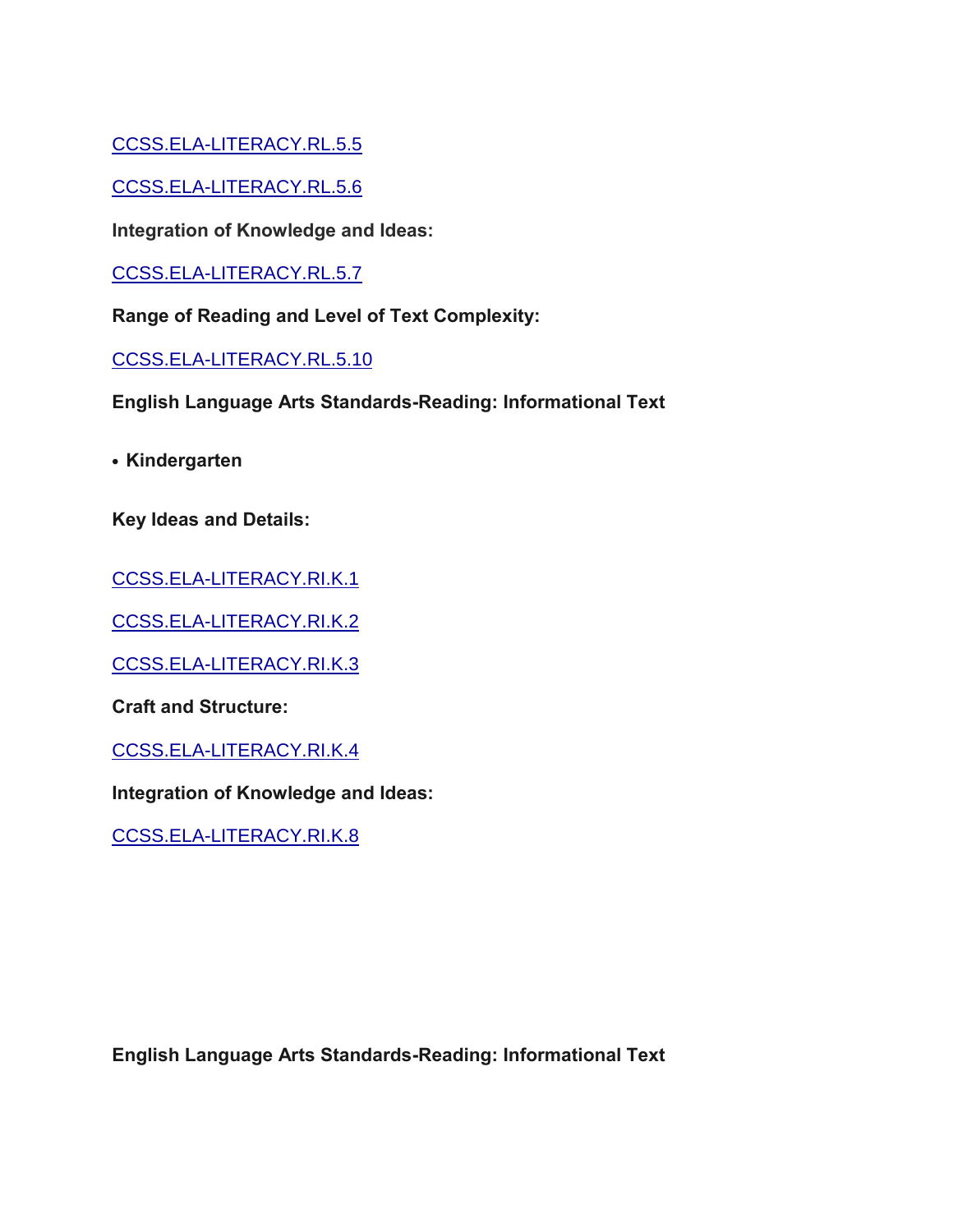**Key Ideas and Details:**

[CCSS.ELA-LITERACY.RI.1.1](http://www.corestandards.org/ELA-Literacy/RI/1/1/)

[CCSS.ELA-LITERACY.RI.1.2](http://www.corestandards.org/ELA-Literacy/RI/1/2/)

[CCSS.ELA-LITERACY.RI.1.3](http://www.corestandards.org/ELA-Literacy/RI/1/3/)

**Craft and Structure:**

[CCSS.ELA-LITERACY.RI.1.4](http://www.corestandards.org/ELA-Literacy/RI/1/4/)

**Integration of Knowledge and Ideas:**

[CCSS.ELA-LITERACY.RI.1.8](http://www.corestandards.org/ELA-Literacy/RI/1/8/)

**Range of Reading and Level of Text Complexity:**

[CCSS.ELA-LITERACY.RI.1.10](http://www.corestandards.org/ELA-Literacy/RI/1/10/)

**English Language Arts Standards-Reading: Informational Text**

**• Grade 2**

**Key Ideas and Details:**

[CCSS.ELA-LITERACY.RI.2.1](http://www.corestandards.org/ELA-Literacy/RI/2/1/)

[CCSS.ELA-LITERACY.RI.2.3](http://www.corestandards.org/ELA-Literacy/RI/2/3/)

**Craft and Structure:** [CCSS.ELA-LITERACY.RI.2.4](http://www.corestandards.org/ELA-Literacy/RI/2/4/)

[CCSS.ELA-LITERACY.RI.2.6](http://www.corestandards.org/ELA-Literacy/RI/2/6/)

**Integration of Knowledge and Ideas:**

[CCSS.ELA-LITERACY.RI.2.8](http://www.corestandards.org/ELA-Literacy/RI/2/8/)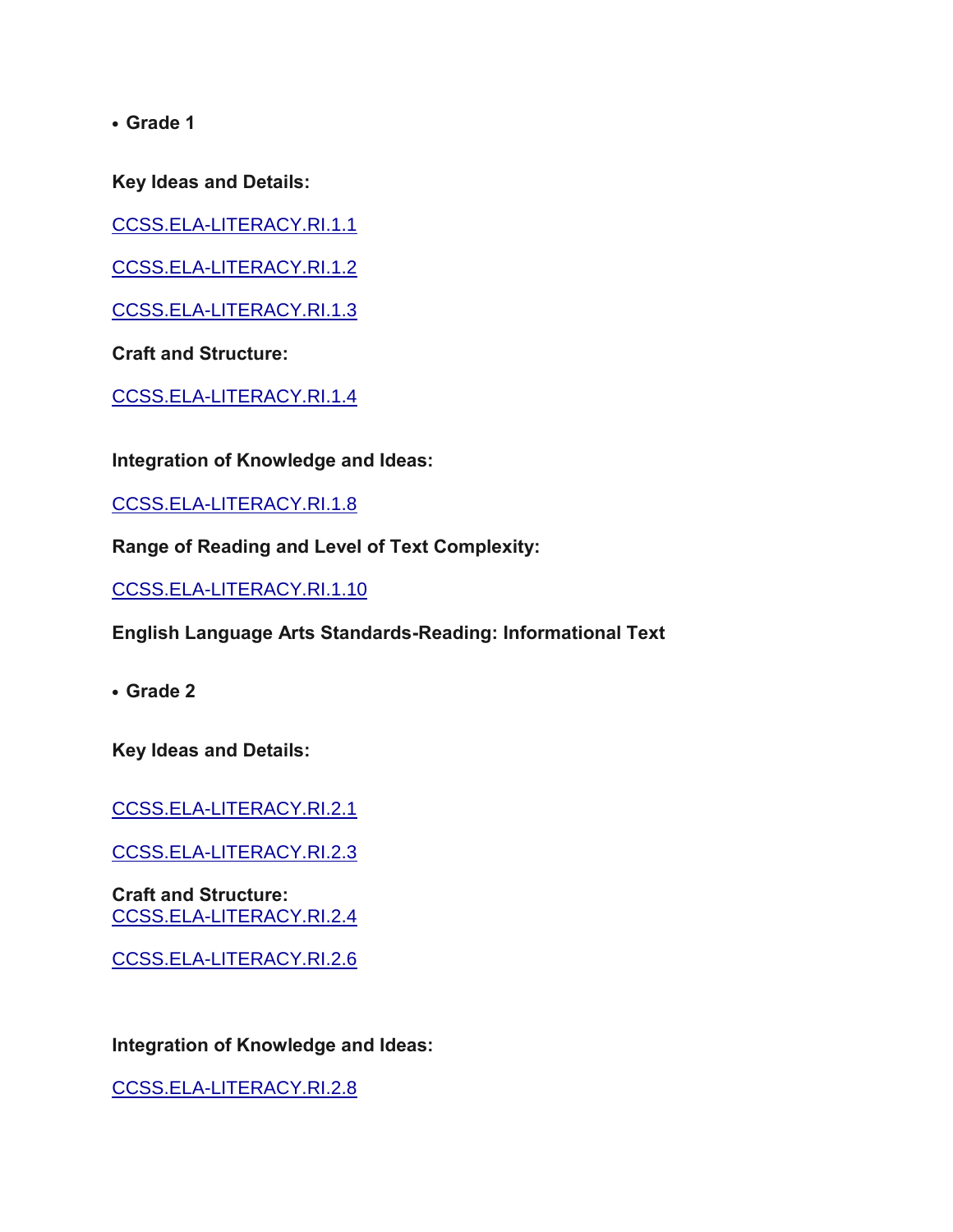## [CCSS.ELA-LITERACY.RI.2.9](http://www.corestandards.org/ELA-Literacy/RI/2/9/)

**English Language Arts Standards-Reading: Informational Text**

**• Grade 3**

**Key Ideas and Details:**

[CCSS.ELA-LITERACY.RI.3.1](http://www.corestandards.org/ELA-Literacy/RI/3/1/)

[CCSS.ELA-LITERACY.RI.3.2](http://www.corestandards.org/ELA-Literacy/RI/3/2/)

[CCSS.ELA-LITERACY.RI.3.3](http://www.corestandards.org/ELA-Literacy/RI/3/3/)

**Craft and Structure:**

[CCSS.ELA-LITERACY.RI.3.4](http://www.corestandards.org/ELA-Literacy/RI/3/4/)

[CCSS.ELA-LITERACY.RI.3.6](http://www.corestandards.org/ELA-Literacy/RI/3/6/)

**Integration of Knowledge and Ideas:**

[CCSS.ELA-LITERACY.RI.3.7](http://www.corestandards.org/ELA-Literacy/RI/3/7/)

**English Language Arts Standards-Reading: Informational Text**

**• Grade 4**

**Key Ideas and Details:**

[CCSS.ELA-LITERACY.RI.4.1](http://www.corestandards.org/ELA-Literacy/RI/4/1/)

[CCSS.ELA-LITERACY.RI.4.2](http://www.corestandards.org/ELA-Literacy/RI/4/2/)

[CCSS.ELA-LITERACY.RI.4.3](http://www.corestandards.org/ELA-Literacy/RI/4/3/)

**Craft and Structure:**

[CCSS.ELA-LITERACY.RI.4.4](http://www.corestandards.org/ELA-Literacy/RI/4/4/)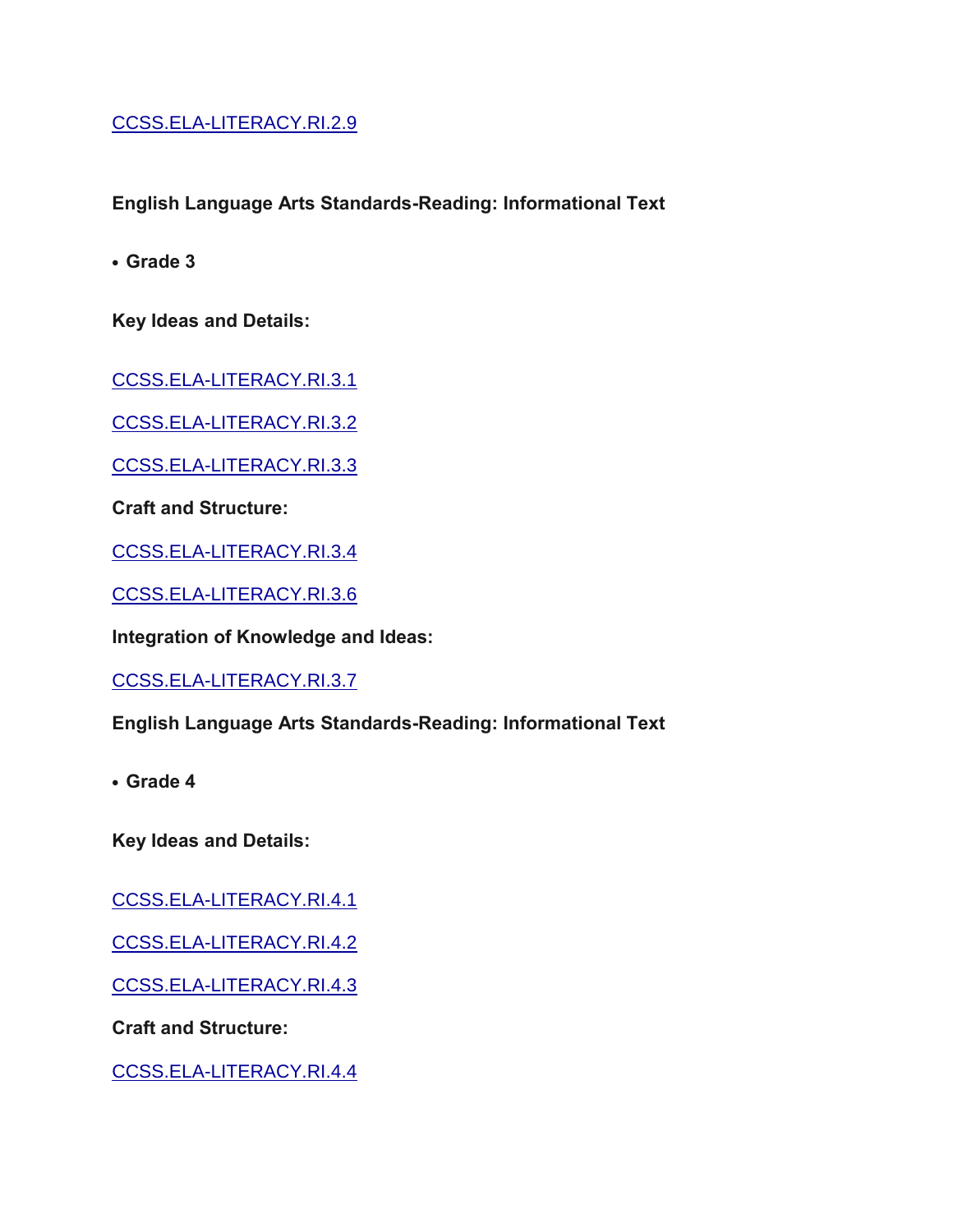[CCSS.ELA-LITERACY.RI.4.5](http://www.corestandards.org/ELA-Literacy/RI/4/5/)

[CCSS.ELA-LITERACY.RI.4.6](http://www.corestandards.org/ELA-Literacy/RI/4/6/)

**Integration of Knowledge and Ideas:**

[CCSS.ELA-LITERACY.RI.4.8](http://www.corestandards.org/ELA-Literacy/RI/4/8/)

**English Language Arts Standards-Reading: Informational Text**

**• Grade 5**

**Key Ideas and Details:**

[CCSS.ELA-LITERACY.RI.5.1](http://www.corestandards.org/ELA-Literacy/RI/5/1/)

[CCSS.ELA-LITERACY.RI.5.2](http://www.corestandards.org/ELA-Literacy/RI/5/2/)

[CCSS.ELA-LITERACY.RI.5.3](http://www.corestandards.org/ELA-Literacy/RI/5/3/)

**Craft and Structure:**

[CCSS.ELA-LITERACY.RI.5.4](http://www.corestandards.org/ELA-Literacy/RI/5/4/)

**Integration of Knowledge and Ideas:**

[CCSS.ELA-LITERACY.RI.5.7](http://www.corestandards.org/ELA-Literacy/RI/5/7/)

[CCSS.ELA-LITERACY.RI.5.8](http://www.corestandards.org/ELA-Literacy/RI/5/8/)

**English Language Arts Standards-Reading: Foundational Skills**

**• Grade 1**

**Fluency:**

[CCSS.ELA-LITERACY.RF.1.4](http://www.corestandards.org/ELA-Literacy/RF/1/4/)

[CCSS.ELA-LITERACY.RF.1.4.A](http://www.corestandards.org/ELA-Literacy/RF/1/4/a/)

**English Language Arts Standards-Reading: Foundational Skills**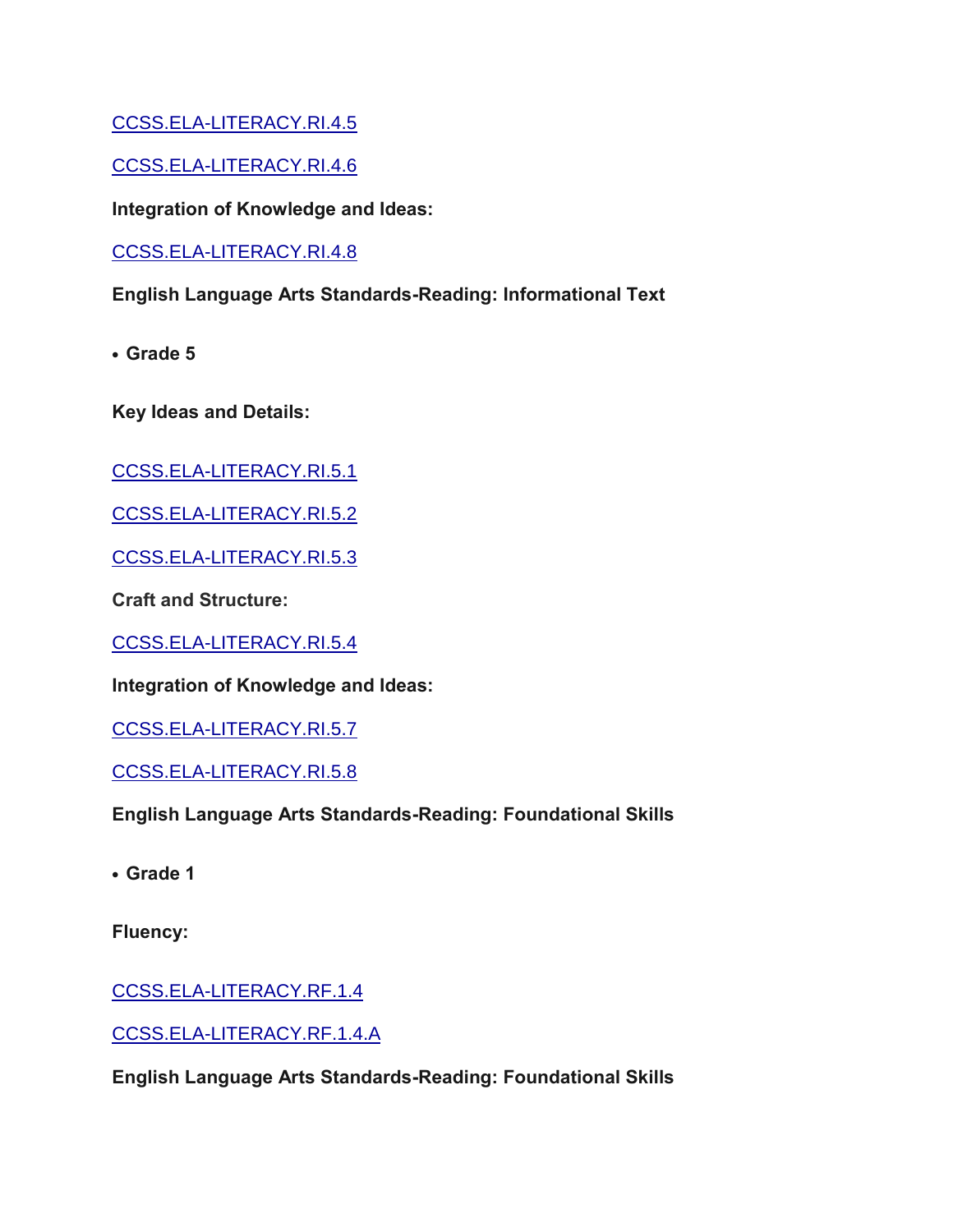**Phonics and Word Recognition:**

[CCSS.ELA-LITERACY.RF.2.4](http://www.corestandards.org/ELA-Literacy/RF/2/4/)

[CCSS.ELA-LITERACY.RF.2.4.A](http://www.corestandards.org/ELA-Literacy/RF/2/4/a/)

**English Language Arts Standards-Reading: Foundational Skills**

**• Grade 3**

**Phonics and Word Recognition:**

[CCSS.ELA-LITERACY.RF.3.3](http://www.corestandards.org/ELA-Literacy/RF/3/3/)

**Fluency:**

[CCSS.ELA-LITERACY.RF.3.4](http://www.corestandards.org/ELA-Literacy/RF/3/4/)

[CCSS.ELA-LITERACY.RF.3.4.A](http://www.corestandards.org/ELA-Literacy/RF/3/4/a/)

**English Language Arts Standards-Reading: Foundational Skills**

**• Grade 4**

**Phonics and Word Recognition:**

[CCSS.ELA-LITERACY.RF.4.3](http://www.corestandards.org/ELA-Literacy/RF/4/3/)

**Fluency:**

[CCSS.ELA-LITERACY.RF.4.4](http://www.corestandards.org/ELA-Literacy/RF/4/4/)

[CCSS.ELA-LITERACY.RF.4.4.A](http://www.corestandards.org/ELA-Literacy/RF/4/4/a/)

**English Language Arts Standards-Reading: Foundational Skills**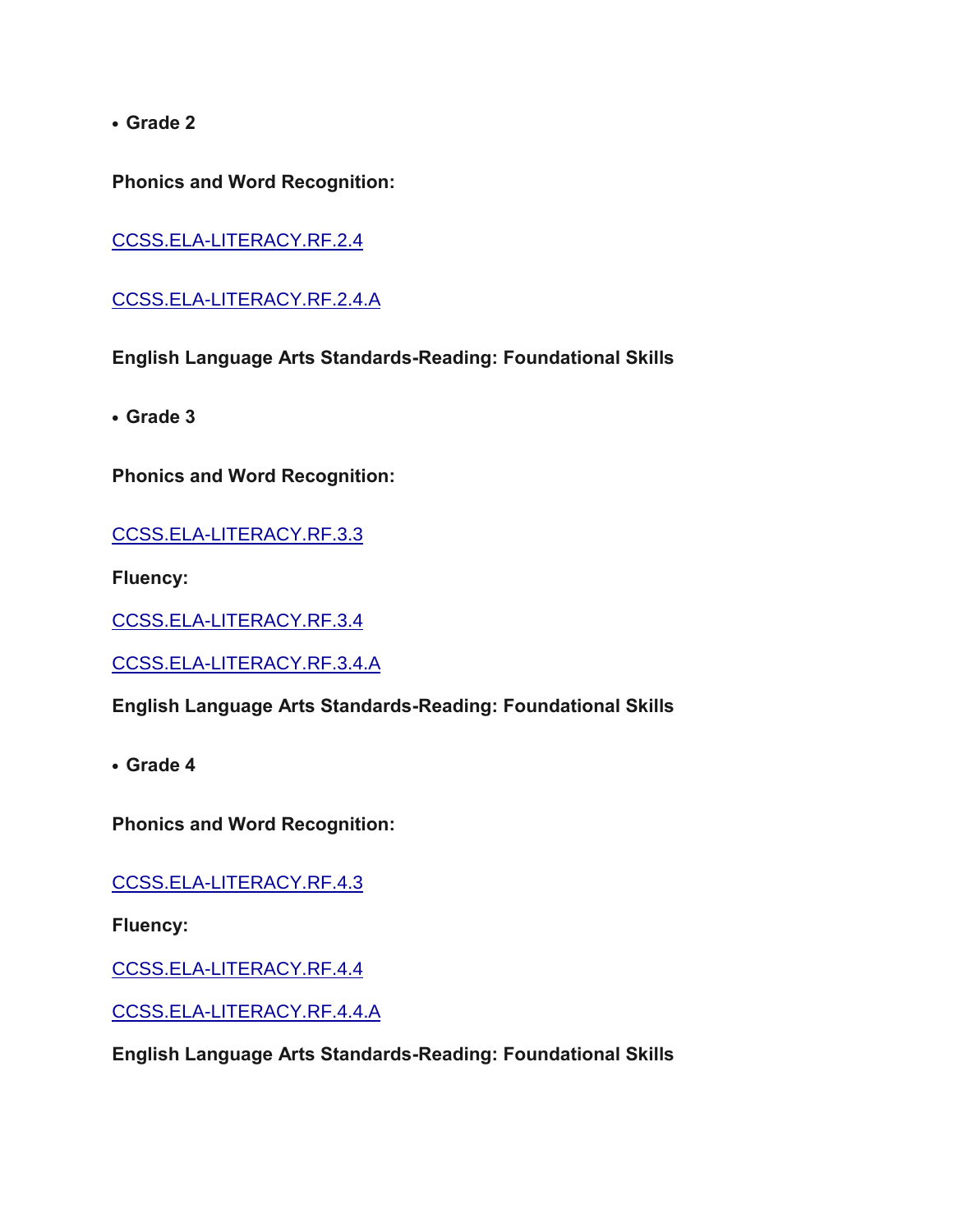**Phonics and Word Recognition:**

[CCSS.ELA-LITERACY.RF.5.3](http://www.corestandards.org/ELA-Literacy/RF/5/3/)

**Fluency:**

[CCSS.ELA-LITERACY.RF.5.4](http://www.corestandards.org/ELA-Literacy/RF/5/4/)

[CCSS.ELA-LITERACY.RF.5.4.A](http://www.corestandards.org/ELA-Literacy/RF/5/4/a/)

**English Language Arts Standards-Writing** 

**• Kindergarten**

**Text Types and Purposes:**

[CCSS.ELA-LITERACY.W.K.1](http://www.corestandards.org/ELA-Literacy/W/K/1/)

[CCSS.ELA-LITERACY.W.K.2](http://www.corestandards.org/ELA-Literacy/W/K/2/)

[CCSS.ELA-LITERACY.W.K.3](http://www.corestandards.org/ELA-Literacy/W/K/3/)

**Production and Distribution of Writing:**

[CCSS.ELA-LITERACY.W.K.6](http://www.corestandards.org/ELA-Literacy/W/K/6/)

**Research to Build and Present Knowledge:**

[CCSS.ELA-LITERACY.W.K.8](http://www.corestandards.org/ELA-Literacy/W/K/8/)

**English Language Arts Standards-Writing**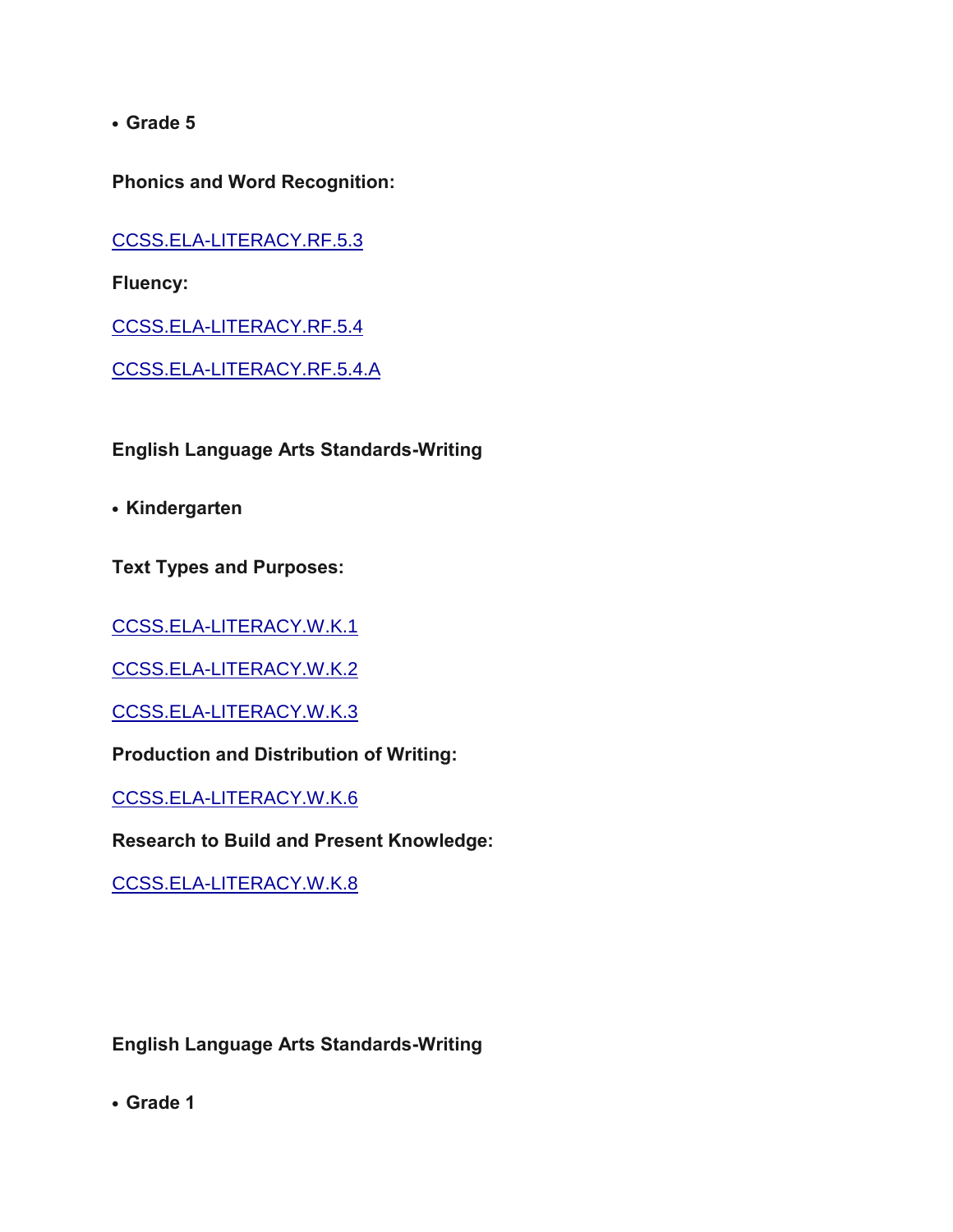[CCSS.ELA-LITERACY.W.1.1](http://www.corestandards.org/ELA-Literacy/W/1/1/)

[CCSS.ELA-LITERACY.W.1.2](http://www.corestandards.org/ELA-Literacy/W/1/2/)

**Production and Distribution of Writing:**

[CCSS.ELA-LITERACY.W.1.6](http://www.corestandards.org/ELA-Literacy/W/1/6/)

**Research to Build and Present Knowledge:**

[CCSS.ELA-LITERACY.W.1.8](http://www.corestandards.org/ELA-Literacy/W/1/8/)

**English Language Arts Standards-Writing**

**• Grade 2**

**Text Types and Purposes:**

[CCSS.ELA-LITERACY.W.2.1](http://www.corestandards.org/ELA-Literacy/W/2/1/)

[CCSS.ELA-LITERACY.W.2.2](http://www.corestandards.org/ELA-Literacy/W/2/2/)

[CCSS.ELA-LITERACY.W.2.3](http://www.corestandards.org/ELA-Literacy/W/2/3/)

**Production and Distribution of Writing:**

[CCSS.ELA-LITERACY.W.2.6](http://www.corestandards.org/ELA-Literacy/W/2/6/)

**Research to Build and Present Knowledge:**

[CCSS.ELA-LITERACY.W.2.8](http://www.corestandards.org/ELA-Literacy/W/2/8/)

**English Language Arts Standards-Writing**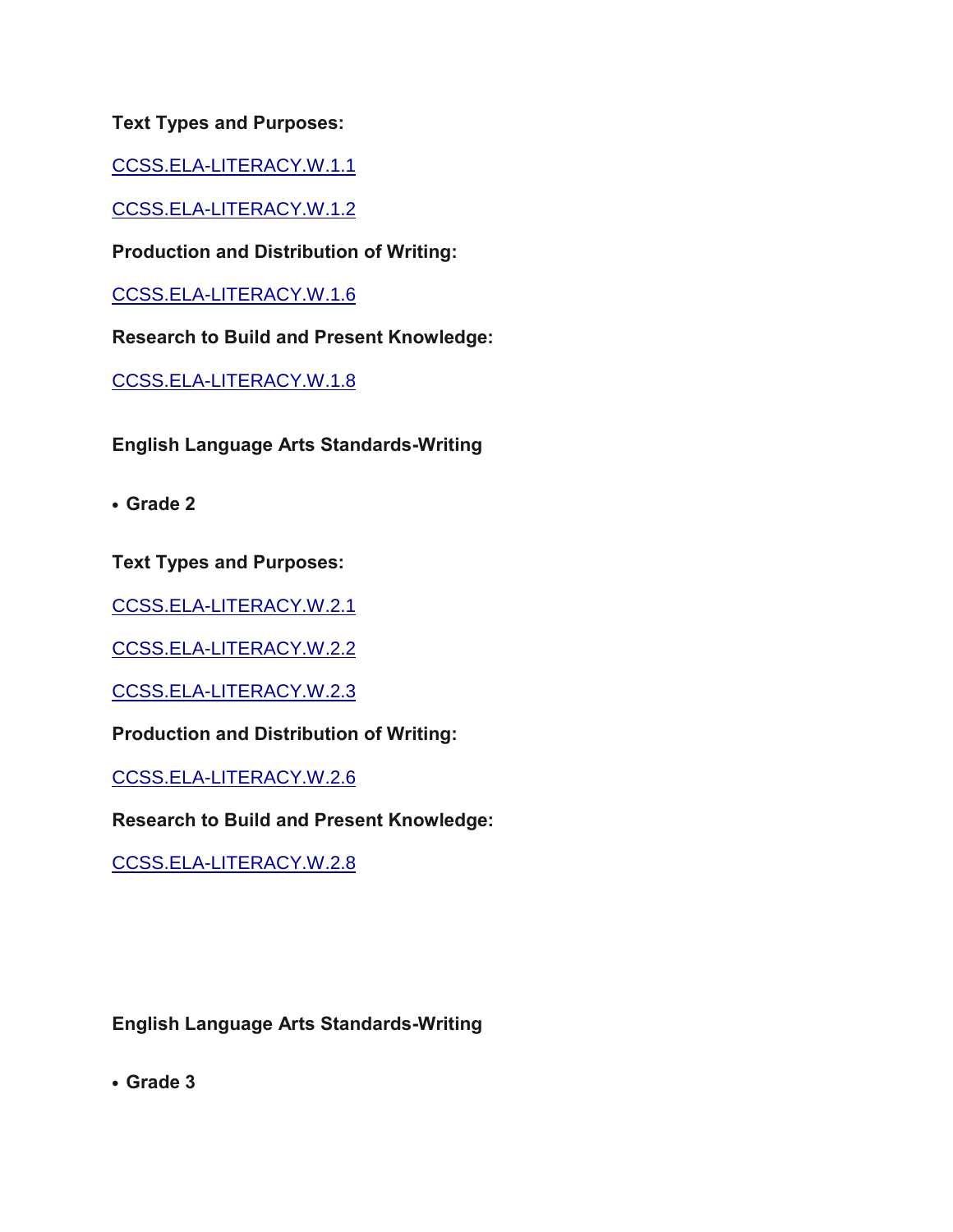[CCSS.ELA-LITERACY.W.3.1](http://www.corestandards.org/ELA-Literacy/W/3/1/)

[CCSS.ELA-LITERACY.W.3.1.A](http://www.corestandards.org/ELA-Literacy/W/3/1/a/)

[CCSS.ELA-LITERACY.W.3.1.B](http://www.corestandards.org/ELA-Literacy/W/3/1/b/)

[CCSS.ELA-LITERACY.W.3.1.C](http://www.corestandards.org/ELA-Literacy/W/3/1/c/)

[CCSS.ELA-LITERACY.W.3.1.D](http://www.corestandards.org/ELA-Literacy/W/3/1/d/)

[CCSS.ELA-LITERACY.W.3.2](http://www.corestandards.org/ELA-Literacy/W/3/2/)

[CCSS.ELA-LITERACY.W.3.2.B](http://www.corestandards.org/ELA-Literacy/W/3/2/b/)

[CCSS.ELA-LITERACY.W.3.2.C](http://www.corestandards.org/ELA-Literacy/W/3/2/c/)

[CCSS.ELA-LITERACY.W.3.3](http://www.corestandards.org/ELA-Literacy/W/3/3/)

[CCSS.ELA-LITERACY.W.3.3.B](http://www.corestandards.org/ELA-Literacy/W/3/3/b/)

[CCSS.ELA-LITERACY.W.3.3.D](http://www.corestandards.org/ELA-Literacy/W/3/3/d/)

**Production and Distribution of Writing:**

[CCSS.ELA-LITERACY.W.3.4](http://www.corestandards.org/ELA-Literacy/W/3/4/)

[CCSS.ELA-LITERACY.W.3.6](http://www.corestandards.org/ELA-Literacy/W/3/6/)

**Research to Build and Present Knowledge:**

[CCSS.ELA-LITERACY.W.3.7](http://www.corestandards.org/ELA-Literacy/W/3/7/)

**English Language Arts Standards-Writing**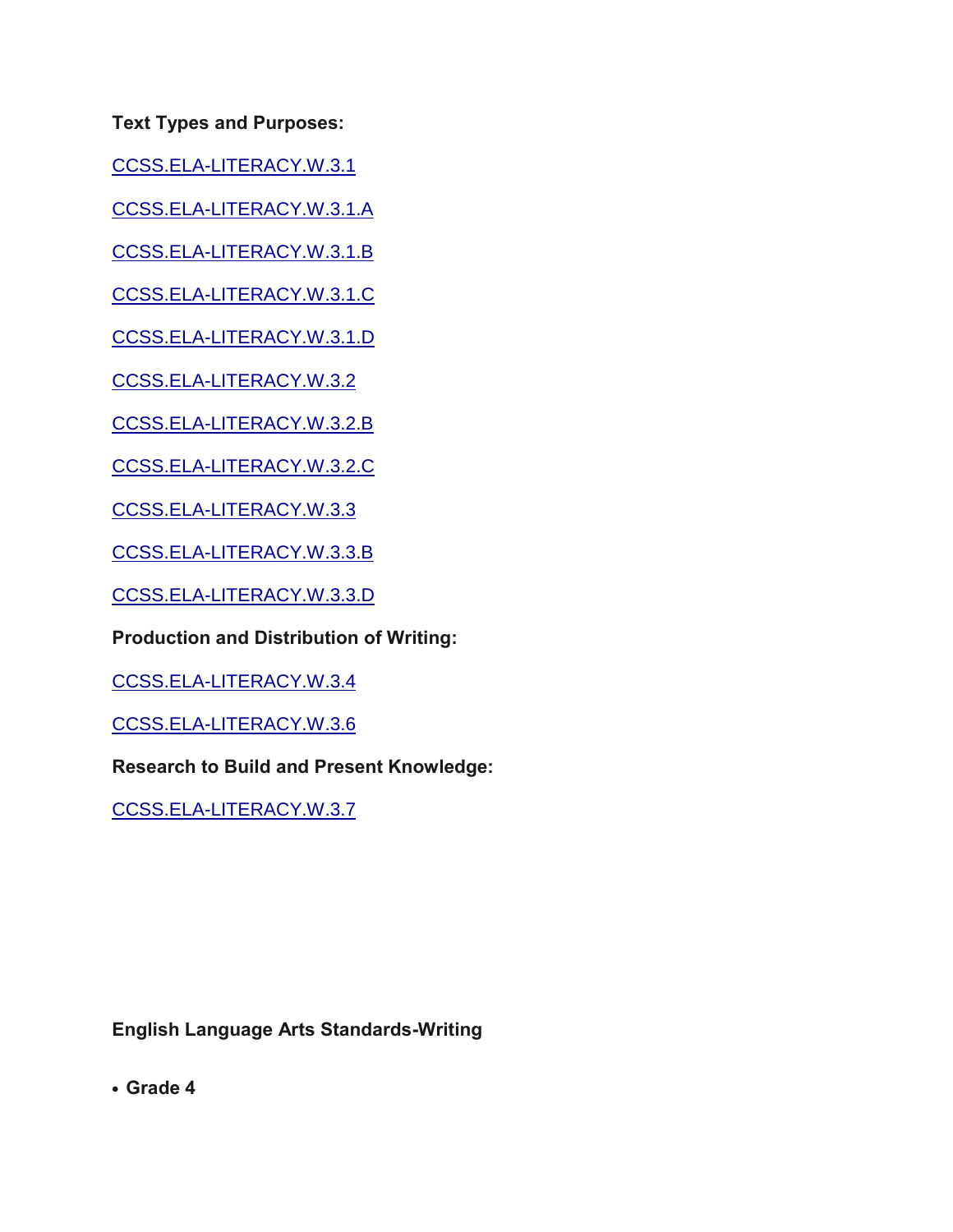[CCSS.ELA-LITERACY.W.4.1](http://www.corestandards.org/ELA-Literacy/W/4/1/)

[CCSS.ELA-LITERACY.W.4.1.A](http://www.corestandards.org/ELA-Literacy/W/4/1/a/)

[CCSS.ELA-LITERACY.W.4.1.B](http://www.corestandards.org/ELA-Literacy/W/4/1/b/)

[CCSS.ELA-LITERACY.W.4.2](http://www.corestandards.org/ELA-Literacy/W/4/2/)

[CCSS.ELA-LITERACY.W.4.2.B](http://www.corestandards.org/ELA-Literacy/W/4/2/b/)

[CCSS.ELA-LITERACY.W.4.2.D](http://www.corestandards.org/ELA-Literacy/W/4/2/d/)

[CCSS.ELA-LITERACY.W.4.3](http://www.corestandards.org/ELA-Literacy/W/4/3/)

[CCSS.ELA-LITERACY.W.4.3.A](http://www.corestandards.org/ELA-Literacy/W/4/3/a/)

[CCSS.ELA-LITERACY.W.4.3.D](http://www.corestandards.org/ELA-Literacy/W/4/3/d/)

**Production and Distribution of Writing:**

[CCSS.ELA-LITERACY.W.4.4](http://www.corestandards.org/ELA-Literacy/W/4/4/)

[CCSS.ELA-LITERACY.W.4.6](http://www.corestandards.org/ELA-Literacy/W/4/6/)

**Research to Build and Present Knowledge:**

[CCSS.ELA-LITERACY.W.4.7](http://www.corestandards.org/ELA-Literacy/W/4/7/)

[CCSS.ELA-LITERACY.W.4.9](http://www.corestandards.org/ELA-Literacy/W/4/9/)

[CCSS.ELA-LITERACY.W.4.9.A](http://www.corestandards.org/ELA-Literacy/W/4/9/a/)

[CCSS.ELA-LITERACY.W.4.9.B](http://www.corestandards.org/ELA-Literacy/W/4/9/b/)

**English Language Arts Standards-Writing**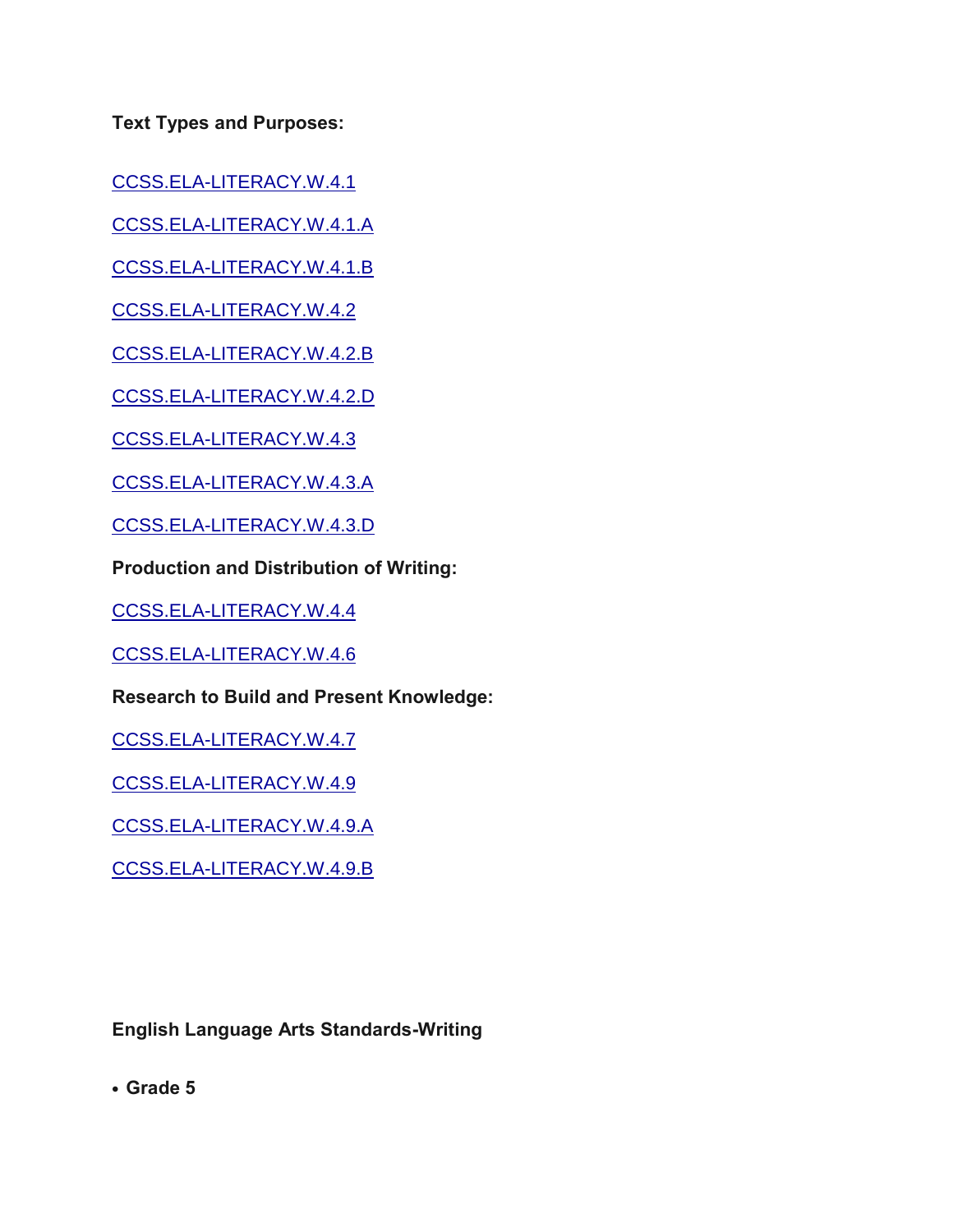[CCSS.ELA-LITERACY.W.5.1](http://www.corestandards.org/ELA-Literacy/W/5/1/)

[CCSS.ELA-LITERACY.W.5.1.A](http://www.corestandards.org/ELA-Literacy/W/5/1/a/)

[CCSS.ELA-LITERACY.W.5.1.B](http://www.corestandards.org/ELA-Literacy/W/5/1/b/)

[CCSS.ELA-LITERACY.W.5.1.D](http://www.corestandards.org/ELA-Literacy/W/5/1/d/)

[CCSS.ELA-LITERACY.W.5.2](http://www.corestandards.org/ELA-Literacy/W/5/2/)

[CCSS.ELA-LITERACY.W.5.2.B](http://www.corestandards.org/ELA-Literacy/W/5/2/b/)

[CCSS.ELA-LITERACY.W.5.2.D](http://www.corestandards.org/ELA-Literacy/W/5/2/d/)

[CCSS.ELA-LITERACY.W.5.3](http://www.corestandards.org/ELA-Literacy/W/5/3/)

[CCSS.ELA-LITERACY.W.5.3.B](http://www.corestandards.org/ELA-Literacy/W/5/3/b/)

[CCSS.ELA-LITERACY.W.5.3.D](http://www.corestandards.org/ELA-Literacy/W/5/3/d/)

**Production and Distribution of Writing:**

[CCSS.ELA-LITERACY.W.5.4](http://www.corestandards.org/ELA-Literacy/W/5/4/)

[CCSS.ELA-LITERACY.W.5.6](http://www.corestandards.org/ELA-Literacy/W/5/6/)

**Research to Build and Present Knowledge:**

[CCSS.ELA-LITERACY.W.5.7](http://www.corestandards.org/ELA-Literacy/W/5/7/)

[CCSS.ELA-LITERACY.W.5.9](http://www.corestandards.org/ELA-Literacy/W/5/9/)

[CCSS.ELA-LITERACY.W.5.9.A](http://www.corestandards.org/ELA-Literacy/W/5/9/a/)

[CCSS.ELA-LITERACY.W.5.9.B](http://www.corestandards.org/ELA-Literacy/W/5/9/b/)

**English Language Arts Standards-Speaking & Listening**

**• Kindergarten**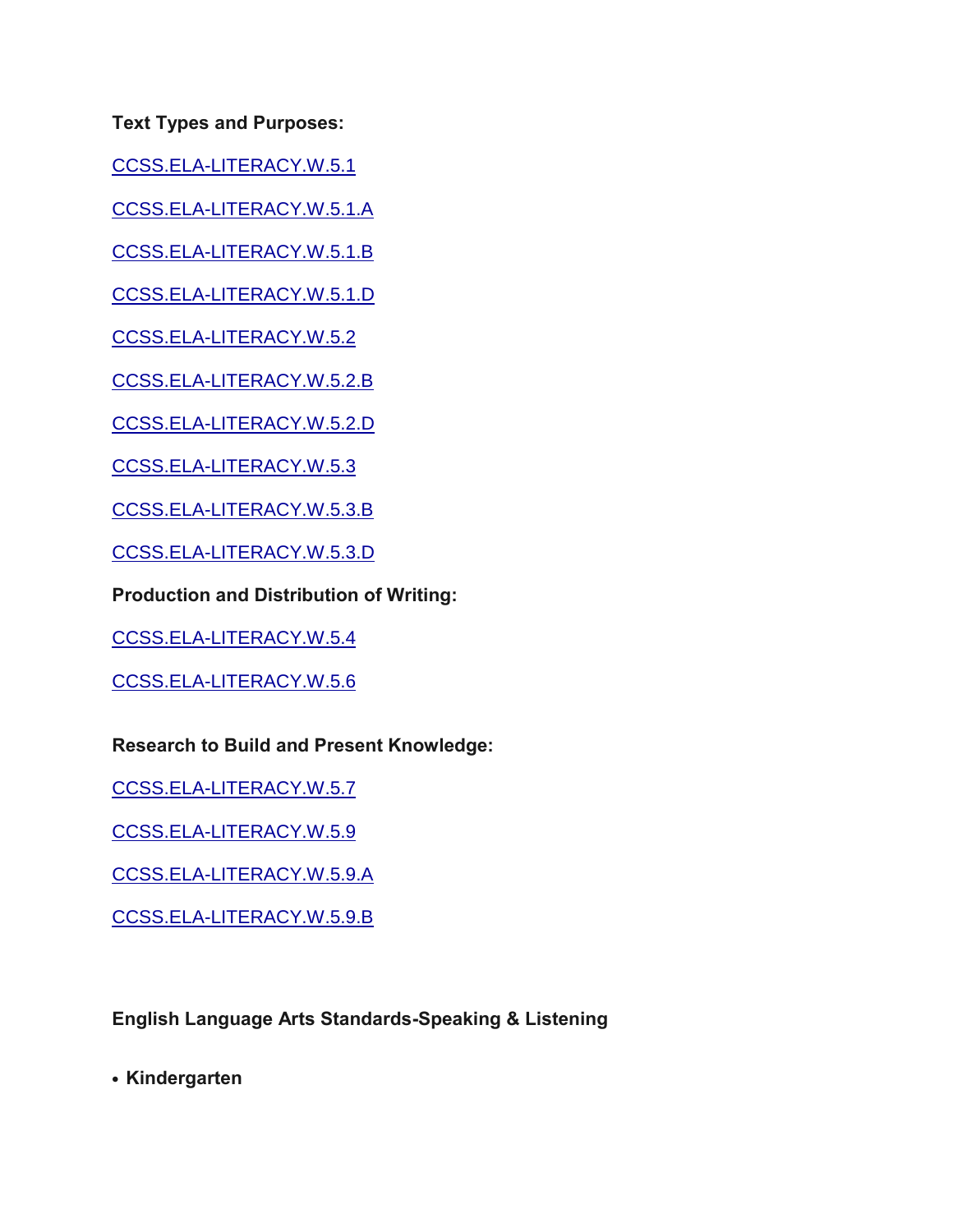**Comprehension and Collaboration:**

[CCSS.ELA-LITERACY.SL.K.1](http://www.corestandards.org/ELA-Literacy/SL/K/1/)

[CCSS.ELA-LITERACY.SL.K.1.A](http://www.corestandards.org/ELA-Literacy/SL/K/1/a/)

[CCSS.ELA-LITERACY.SL.K.2](http://www.corestandards.org/ELA-Literacy/SL/K/2/)

[CCSS.ELA-LITERACY.SL.K.3](http://www.corestandards.org/ELA-Literacy/SL/K/3/)

**Presentation of Knowledge and Ideas:**

[CCSS.ELA-LITERACY.SL.K.5](http://www.corestandards.org/ELA-Literacy/SL/K/5/)

**English Language Arts Standards-Speaking & Listening**

**• Grade 1**

**Comprehension and Collaboration:**

[CCSS.ELA-LITERACY.SL.1.1](http://www.corestandards.org/ELA-Literacy/SL/1/1/)

[CCSS.ELA-LITERACY.SL.1.1.A](http://www.corestandards.org/ELA-Literacy/SL/1/1/a/)

[CCSS.ELA-LITERACY.SL.1.1.B](http://www.corestandards.org/ELA-Literacy/SL/1/1/b/)

[CCSS.ELA-LITERACY.SL.1.1.C](http://www.corestandards.org/ELA-Literacy/SL/1/1/c/)

[CCSS.ELA-LITERACY.SL.1.2](http://www.corestandards.org/ELA-Literacy/SL/1/2/)

[CCSS.ELA-LITERACY.SL.1.3](http://www.corestandards.org/ELA-Literacy/SL/1/3/)

**Presentation of Knowledge and Ideas:**

[CCSS.ELA-LITERACY.SL.1.4](http://www.corestandards.org/ELA-Literacy/SL/1/4/)

[CCSS.ELA-LITERACY.SL.1.5](http://www.corestandards.org/ELA-Literacy/SL/1/5/)

**English Language Arts Standards-Speaking & Listening**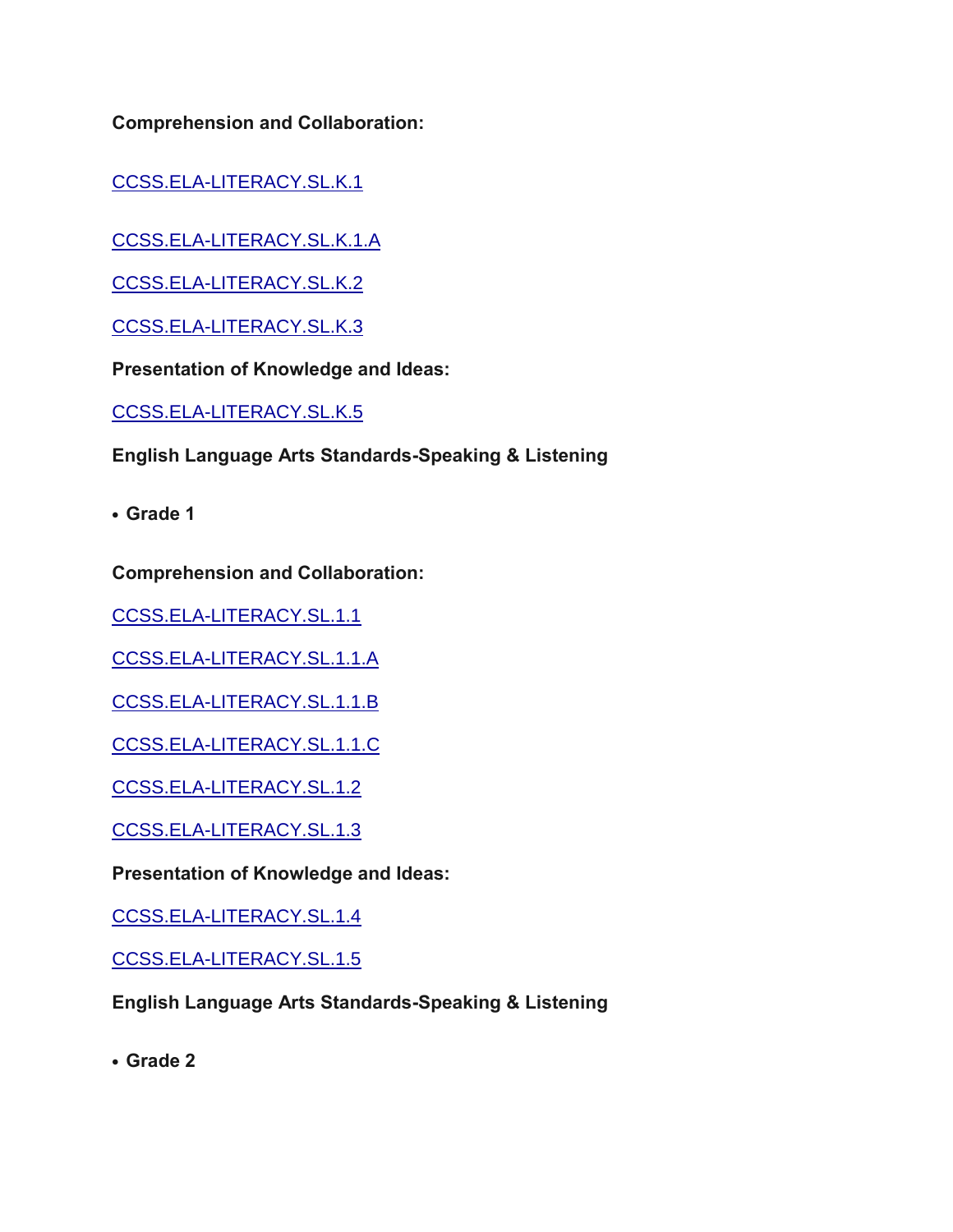**Comprehension and Collaboration:**

[CCSS.ELA-LITERACY.SL.2.1](http://www.corestandards.org/ELA-Literacy/SL/2/1/)

[CCSS.ELA-LITERACY.SL.2.1.A](http://www.corestandards.org/ELA-Literacy/SL/2/1/a/)

[CCSS.ELA-LITERACY.SL.2.1.B](http://www.corestandards.org/ELA-Literacy/SL/2/1/b/)

[CCSS.ELA-LITERACY.SL.2.1.C](http://www.corestandards.org/ELA-Literacy/SL/2/1/c/)

[CCSS.ELA-LITERACY.SL.2.2](http://www.corestandards.org/ELA-Literacy/SL/2/2/)

[CCSS.ELA-LITERACY.SL.2.3](http://www.corestandards.org/ELA-Literacy/SL/2/3/)

**English Language Arts Standards-Speaking & Listening**

**• Grade 3**

**Comprehension and Collaboration:**

[CCSS.ELA-LITERACY.SL.3.1](http://www.corestandards.org/ELA-Literacy/SL/3/1/)

[CCSS.ELA-LITERACY.SL.3.1.B](http://www.corestandards.org/ELA-Literacy/SL/3/1/b/)

[CCSS.ELA-LITERACY.SL.3.1.C](http://www.corestandards.org/ELA-Literacy/SL/3/1/c/)

[CCSS.ELA-LITERACY.SL.3.2](http://www.corestandards.org/ELA-Literacy/SL/3/2/)

[CCSS.ELA-LITERACY.SL.3.3](http://www.corestandards.org/ELA-Literacy/SL/3/3/)

**English Language Arts Standards-Speaking & Listening**

**• Grade 4**

**Comprehension and Collaboration:**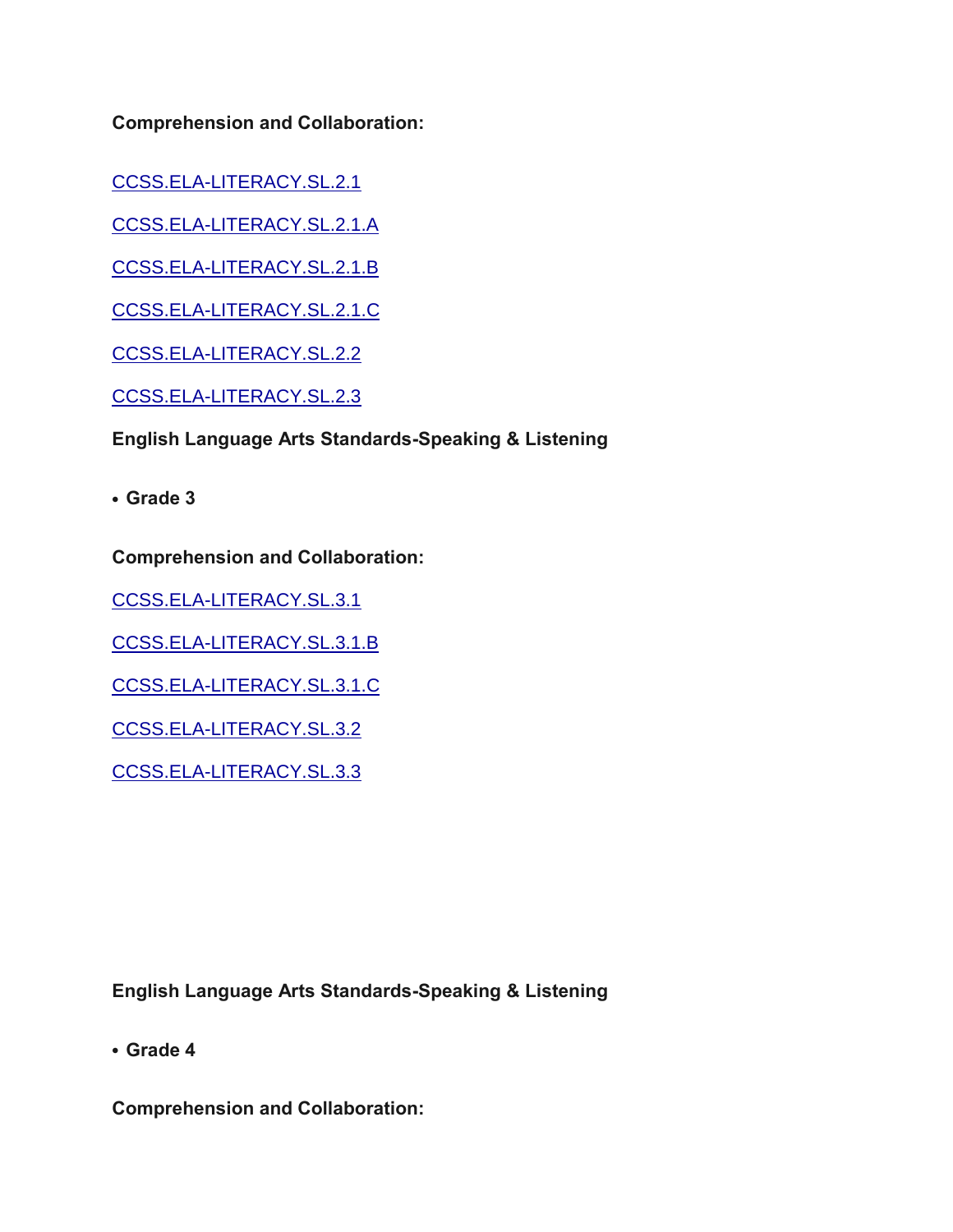[CCSS.ELA-LITERACY.SL.4.1](http://www.corestandards.org/ELA-Literacy/SL/4/1/)

[CCSS.ELA-LITERACY.SL.4.1.B](http://www.corestandards.org/ELA-Literacy/SL/4/1/b/)

[CCSS.ELA-LITERACY.SL.4.1.C](http://www.corestandards.org/ELA-Literacy/SL/4/1/c/)

[CCSS.ELA-LITERACY.SL.4.3](http://www.corestandards.org/ELA-Literacy/SL/4/3/)

**English Language Arts Standards-Speaking & Listening**

**• Grade 5**

**Comprehension and Collaboration:**

[CCSS.ELA-LITERACY.SL.5.1](http://www.corestandards.org/ELA-Literacy/SL/5/1/)

[CCSS.ELA-LITERACY.SL.5.1.B](http://www.corestandards.org/ELA-Literacy/SL/5/1/b/)

[CCSS.ELA-LITERACY.SL.5.1.C](http://www.corestandards.org/ELA-Literacy/SL/5/1/c/)

[CCSS.ELA-LITERACY.SL.5.3](http://www.corestandards.org/ELA-Literacy/SL/5/3/)

**English Language Arts Standards-Language**

**• Kindergarten**

**Conventions of Standard English:**

**Vocabulary Acquisition and Use:**

[CCSS.ELA-LITERACY.L.K.4](http://www.corestandards.org/ELA-Literacy/L/K/4/)

[CCSS.ELA-LITERACY.L.K.5](http://www.corestandards.org/ELA-Literacy/L/K/5/) [CCSS.ELA-LITERACY.L.K.5.C](http://www.corestandards.org/ELA-Literacy/L/K/5/c/)

**English Language Arts Standards-Language**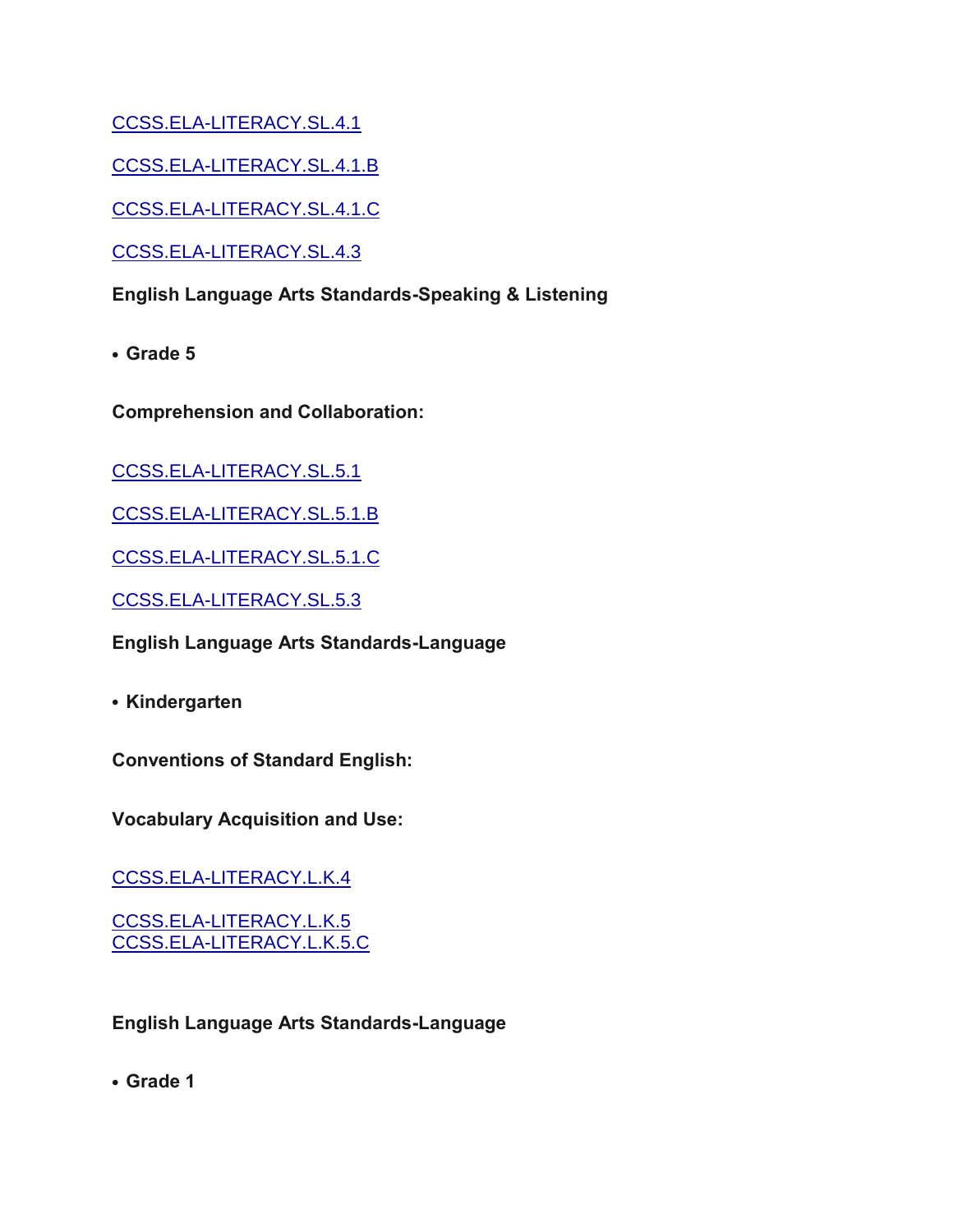**Vocabulary Acquisition and Use:**

[CCSS.ELA-LITERACY.L.1.4](http://www.corestandards.org/ELA-Literacy/L/1/4/)

[CCSS.ELA-LITERACY.L.1.4.A](http://www.corestandards.org/ELA-Literacy/L/1/4/a/)

[CCSS.ELA-LITERACY.L.1.5.C](http://www.corestandards.org/ELA-Literacy/L/1/5/c/)

[CCSS.ELA-LITERACY.L.1.5.D](http://www.corestandards.org/ELA-Literacy/L/1/5/d/)

**English Language Arts Standards-Language**

**• Grade 2**

**• Vocabulary Acquisition and Use:**

[CCSS.ELA-LITERACY.L.2.4](http://www.corestandards.org/ELA-Literacy/L/2/4/)

[CCSS.ELA-LITERACY.L.2.4.A](http://www.corestandards.org/ELA-Literacy/L/2/4/a/)

[CCSS.ELA-LITERACY.L.2.5](http://www.corestandards.org/ELA-Literacy/L/2/5/)

[CCSS.ELA-LITERACY.L.2.5.A](http://www.corestandards.org/ELA-Literacy/L/2/5/a/)

[CCSS.ELA-LITERACY.L.2.5.B](http://www.corestandards.org/ELA-Literacy/L/2/5/b/)

**English Language Arts Standards -Language**

**• Grade 3**

**Vocabulary Acquisition and Use:**

[CCSS.ELA-LITERACY.L.3.4](http://www.corestandards.org/ELA-Literacy/L/3/4/)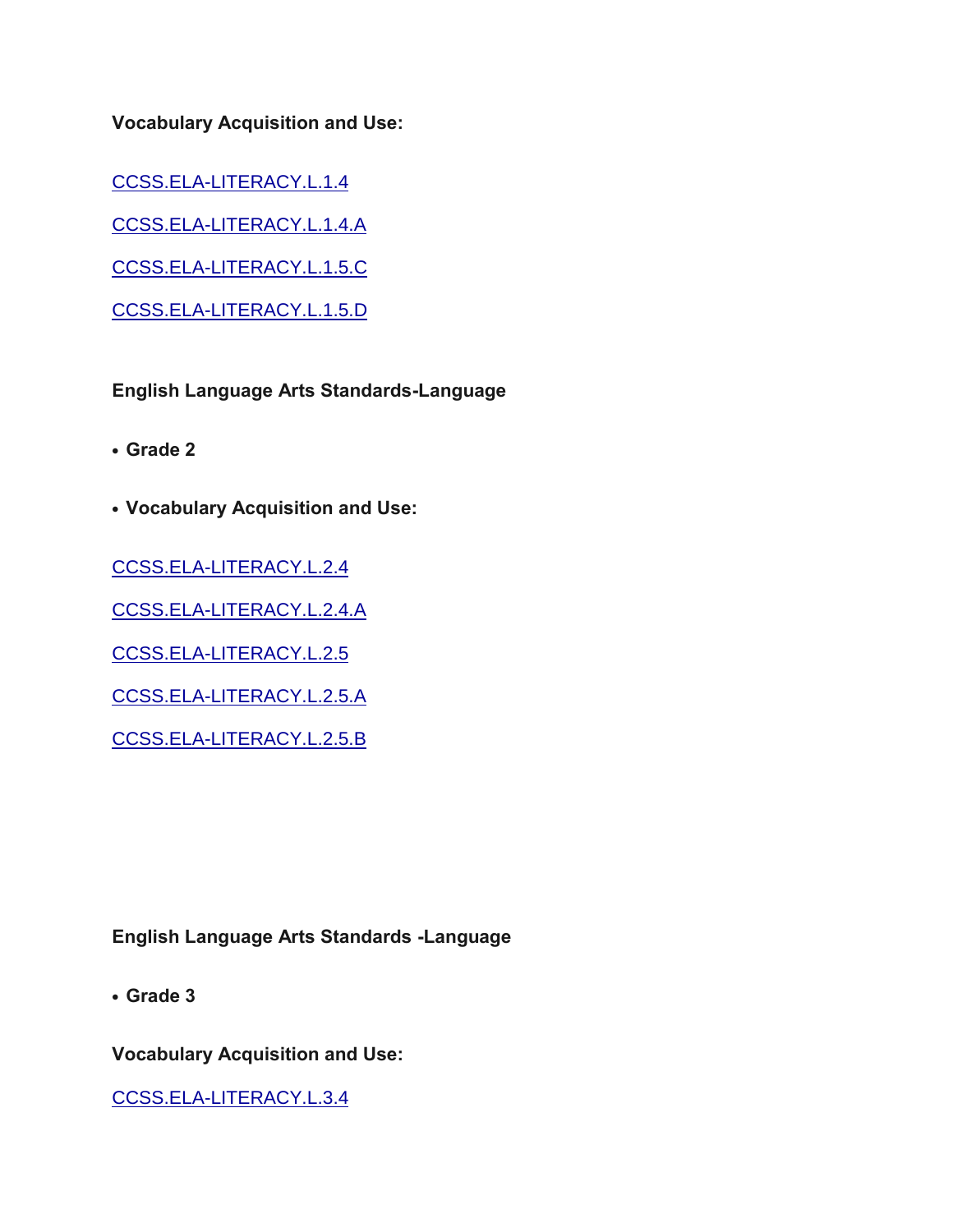[CCSS.ELA-LITERACY.L.3.4.A](http://www.corestandards.org/ELA-Literacy/L/3/4/a/)

[CCSS.ELA-LITERACY.L.3.5](http://www.corestandards.org/ELA-Literacy/L/3/5/)

[CCSS.ELA-LITERACY.L.3.5.A](http://www.corestandards.org/ELA-Literacy/L/3/5/a/)

[CCSS.ELA-LITERACY.L.3.5.B](http://www.corestandards.org/ELA-Literacy/L/3/5/b/)

[CCSS.ELA-LITERACY.L.3.5.C](http://www.corestandards.org/ELA-Literacy/L/3/5/c/)

**English Language Arts Standards-Language**

**• Grade 4**

**Vocabulary Acquisition and Use:**

[CCSS.ELA-LITERACY.L.4.4](http://www.corestandards.org/ELA-Literacy/L/4/4/)

[CCSS.ELA-LITERACY.L.4.4.A](http://www.corestandards.org/ELA-Literacy/L/4/4/a/)

[CCSS.ELA-LITERACY.L.4.5](http://www.corestandards.org/ELA-Literacy/L/4/5/)

[CCSS.ELA-LITERACY.L.4.5.A](http://www.corestandards.org/ELA-Literacy/L/4/5/a/)

[CCSS.ELA-LITERACY.L.4.6](http://www.corestandards.org/ELA-Literacy/L/4/6/)

**English Language Arts Standards-Language**

**• Grade 5**

**Knowledge of Language:**

[CCSS.ELA-LITERACY.L.5.3](http://www.corestandards.org/ELA-Literacy/L/5/3/)

[CCSS.ELA-LITERACY.L.5.3.B](http://www.corestandards.org/ELA-Literacy/L/5/3/b/)

**Vocabulary Acquisition and Use:**

[CCSS.ELA-LITERACY.L.5.4](http://www.corestandards.org/ELA-Literacy/L/5/4/)

[CCSS.ELA-LITERACY.L.5.4.A](http://www.corestandards.org/ELA-Literacy/L/5/4/a/)